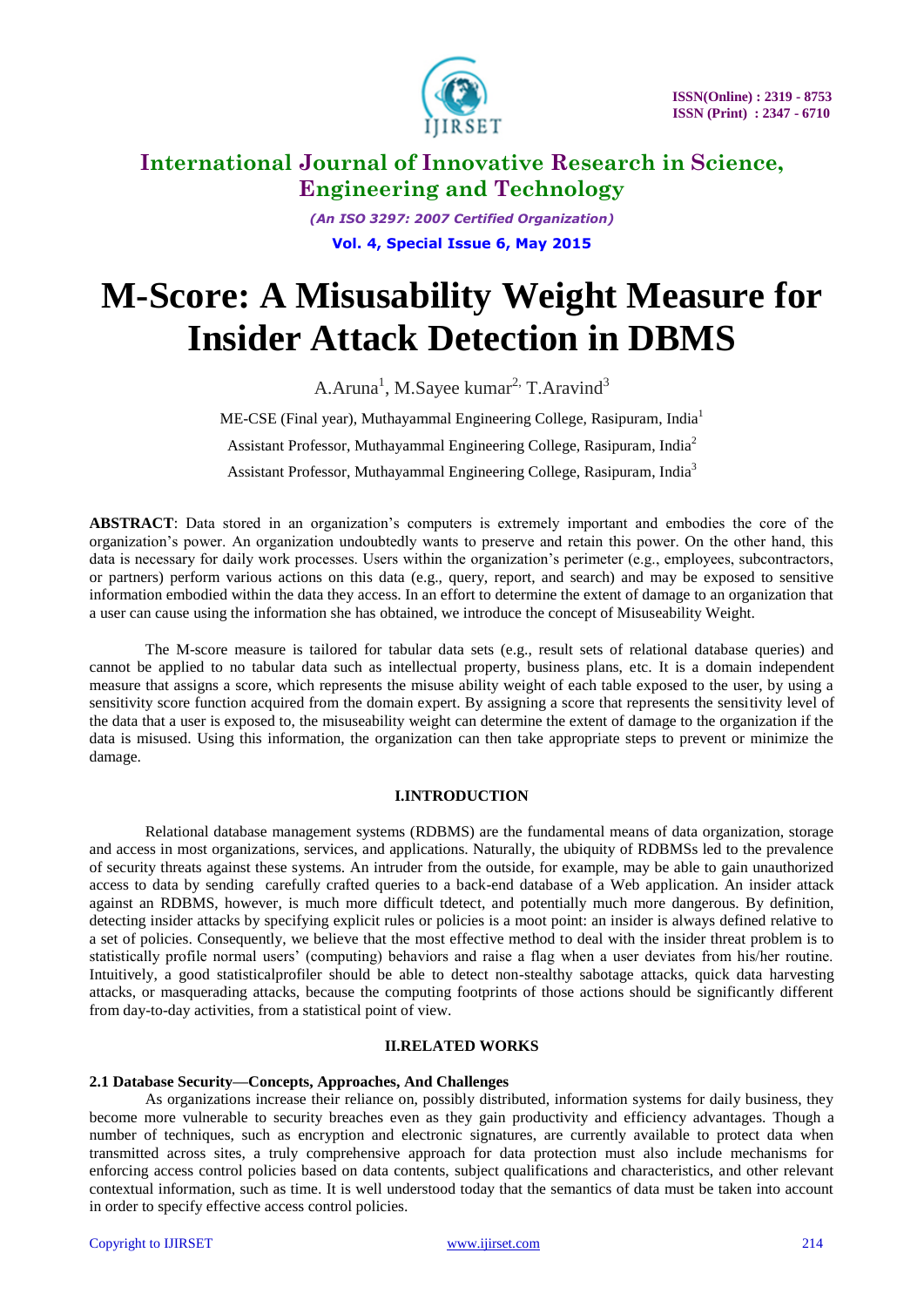

*(An ISO 3297: 2007 Certified Organization)*

## **Vol. 4, Special Issue 6, May 2015**

# **2.2 Knowledge Acquisition And Insider Threat Prediction In Relational Database System**

This paper investigates the problem of knowledge acquisition by an unauthorized insider using dependencies between objects in relational databases. It defines various types of knowledge. In addition, it introduces the Neural Dependency and Inference Graph (NDIG), which shows dependencies among objects and the amount of knowledge that can be inferred about them using dependency relationships. Moreover, it introduces an algorithm to determine the knowledgebase of an insider and explains how insiders can broaden their knowledge about various relational database objects to which they lack appropriate access privileges. In addition, it demonstrates how NDIGs and knowledge graphs help in assessment of insider threats and what security officers can do to avoid such threats.

#### **2.3. A Security Punctuation Framework For Enforcing Access Control On Streaming Data**

`The management of privacy and security in the context of data stream management systems (DSMS) remains largely an unaddressed problem to date. Unlike in traditional DBMSs where access control policies are persistently stored on the server and tend to remain stable, in streaming applications the contexts and with them the access control policies on the real-time data may rapidly change. A person entering a casino may want to immediately block others from knowing his current whereabouts. We thus propose a novel "stream-centric" approach, where security restrictions are not persistently stored on the DSMS server, but rather streamed together with the data.

Here, the access control policies are expressed via security constraints (called security punctuations, or short, sps) and are embedded into data streams. The advantages of the sp model include flexibility, dynamicity and speed of enforcement. DSMSs can adapt to not only data-related but also security-related selectivity's, which helps reduce the waste of resources, when few subjects have access to data. We propose a security-aware query algebra and new equivalence rules together with cost estimations to guide the security-aware query plan optimization. We have implemented the sp framework in a real DSMS. Our experimental results show the validity and the performance advantages of our sp model as compared to alternative access control enforcement solutions for DSMSs.

# **2.4. Evolution Of Privacy-Preserving Data Publishing**

To achieve privacy protection better in data publishing, data must be sanitized before release. Research on protecting individual privacy and data confidentiality has received contributions from many fields. In order to grasp the development of privacy preserving data publishing, we discussed the evolution of this theme, focused on privacy mechanism, data utility and its metrics. The privacy mechanism, such as k anonymity ,l-diversity and t-closeness, provides formal safety guarantees and data utility preserve useful information while publishing data. Meantime, we discussed social network privacy and location based service. Finally, we made a conclusion with respect to privacy preserving data publishing, and given further research directions.

Fake objects are objects generated by the distributor that are not in set T. The objects are designed to look like real objects, and are distributed to agents together with T objects, in order to increase the chances of detecting agents that leak data.

#### **Fake Objects**

The distributor may be able to add fake objects to the distributed data in order to improve his effectiveness in detecting guilty agents. However, fake objects may impact the correctness of what agents do, so they may not always be allowable.



**Fig 1:Classification of fake tuples**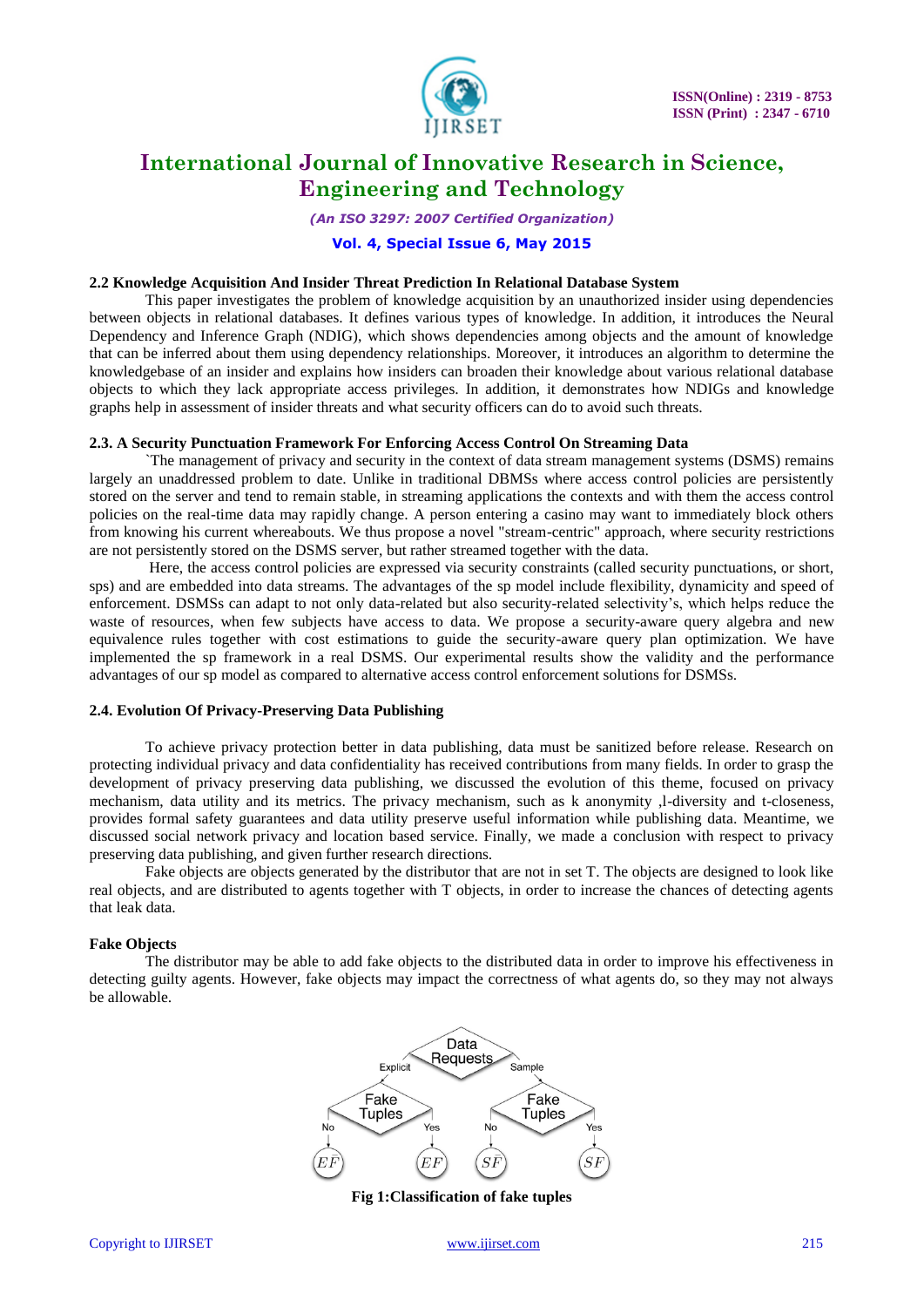

*(An ISO 3297: 2007 Certified Organization)*

### **Vol. 4, Special Issue 6, May 2015**

In some applications, fake objects may cause fewer problems that perturbing real objects. For example, say that the distributed data objects are medical records and the agents are hospitals. In this case, even small modifications to the records of actual patients may be undesirable. However, the addition of some fake medical records may be acceptable, since no patient matches these records, and hence, no one will ever be treated based on fake records.

Our use of fake objects is inspired by the use of "trace" records in mailing lists. In this case, company A sells to company B a mailing list to be used once (e.g., to send advertisements). Company A adds trace records that contain addresses owned by company A. Thus, each time company B uses the purchased mailing list, A receives copies of the mailing. These records are a type of fake objects that help identify improper use of data. The distributor creates and adds fake objects to the data that he distributes to agents. We let Fi Ri be the subset of fake objects that agent Ui receives. As discussed below, fake objects must be created carefully so that agents cannot distinguish them from real objects.

In many cases, the distributor may be limited in how many fake objects he can create. For example, objects may contain e-mail addresses, and each fake e-mail address may require the creation of an actual inbox (otherwise, the agent may discover that the object is fake). The inboxes can actually be monitored by the distributor: if e-mail is received from someone other than the agent who was given the address, it is evident that the address was leaked. Since creating and monitoring e-mail accounts consumes resources, the distributor may have a limit of fake objects. If there is a limit, we denote it by B fake objects.

#### **III.PROPOSED METHODOLOGY**

This system present a new concept, Misuseability Weight, for estimating the risk emanating from data exposed to insiders. This concept focuses on assigning a score that represents the sensitivity level of the data exposed to the user and by that predicts the ability of the user to maliciously exploit this data. It assigns a misuseability weight to tabular data, discuss some of its properties, and demonstrate its usefulness in several leakage scenarios.There is no previously proposed method for estimating the potential harm that might be caused by leaked or misused data while considering important dimensions of the nature of the exposed data. Only our proposed one for calculating M-score, can solve the above problems.In proposed system have different approaches for efficiently acquiring the knowledge required for computing the M-score, and the M-score is both feasible and can fulfill the main goal for estimating the user.This M-score method is very useful for protecting both individual data and statistical information.

#### **Level 0:**

 $\overline{1}$ 

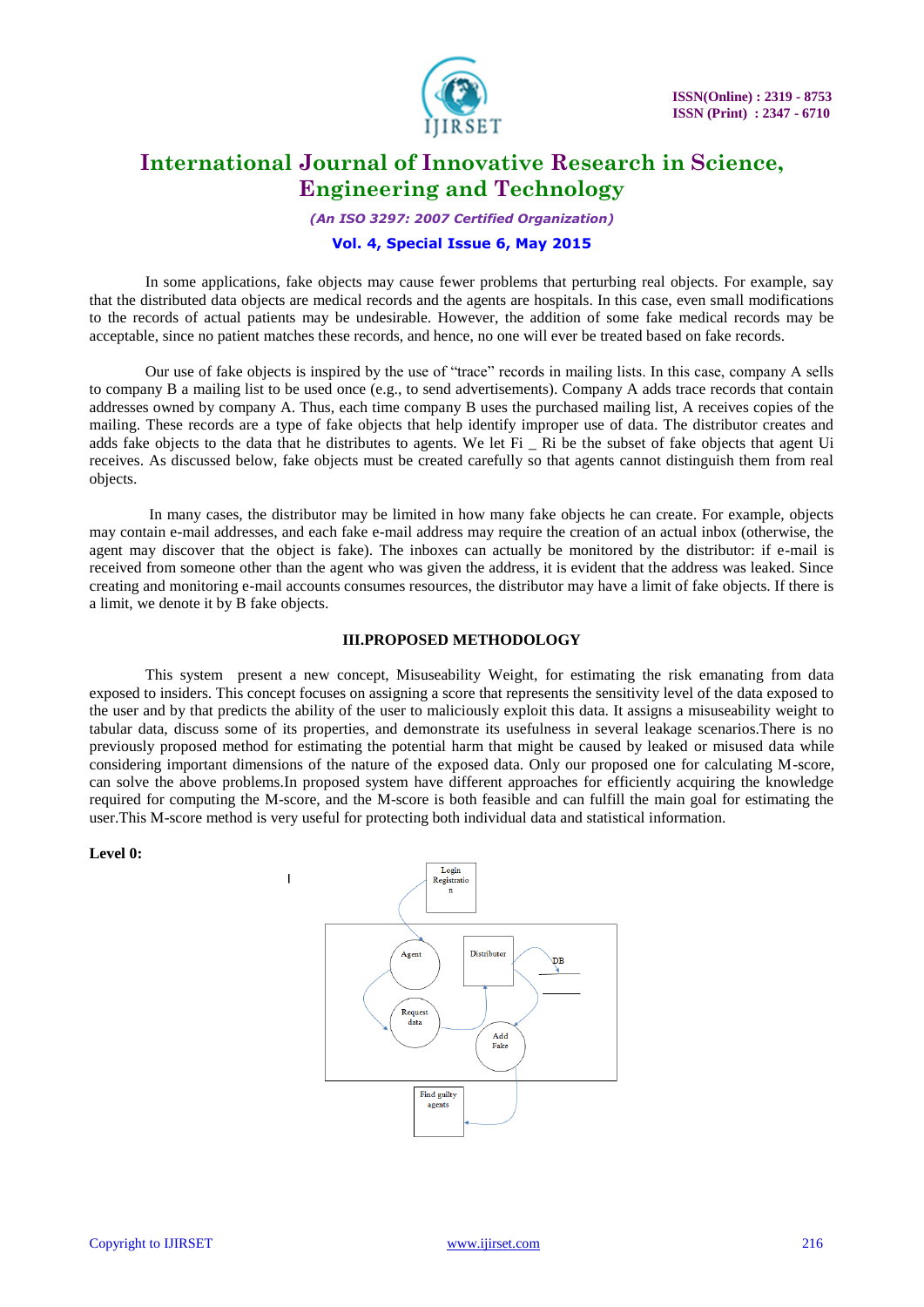

*(An ISO 3297: 2007 Certified Organization)* **Vol. 4, Special Issue 6, May 2015**

**Level 1:**



# **IV .MODULE DESCRIPTION**

A data distributor has given sensitive data to a set of supposedly trusted agents (third parties). Some of the data is leaked and found in an unauthorized place (e.g., on the web or somebody's laptop). The distributor must assess the likelihood that the leaked data came from one or more agents, as opposed to having been independently gathered by other means. We propose data allocation strategies (across the agents) that improve the probability of identifying leakages. These methods do not rely on alterations of the released data (e.g., watermarks). In some cases we can also inject "realistic but fake" data records to further improve our chances of detecting leakage and identifying the guilty party. Our goal is to detectwhen the distributor's sensitive data has been leaked by agents, and if possible to identify the agent that leaked the data.

#### **4.1.Data Allocation Module:**

The main focus of our project is the data allocation problem as how can the distributor "intelligently" give data to agents in order to improve the chances of detecting a guilty agent.

# **4.2.Fake Object Module:**

Fake objects are objects generated by the distributor in order to increase the chances of detecting agents that leak data. The distributor may be able to add fake objects to the distributed data in order to improve his effectiveness in detecting guilty agents. Our use of fake objects is inspired by the use of "trace" records in mailing lists.

#### **4.3. Optimization Module:**

The Optimization Module is the distributor's data allocation to agents has one constraint and one objective. The distributor's constraint is to satisfy agents' requests, by providing them with the number of objects they request or with all available objects that satisfy their conditions. His objective is to be able to detect an agent who leaks any portion of his data.

## **4.4. Data Distributor:**

A data distributor has given sensitive data to a set of supposedly trusted agents (third parties). Some of the data is leaked and found in an unauthorized place (e.g., on the web or somebody's laptop). The distributor must assess the likelihood that the leaked data came from one or more agents, as opposed to having been independently gathered by other means.